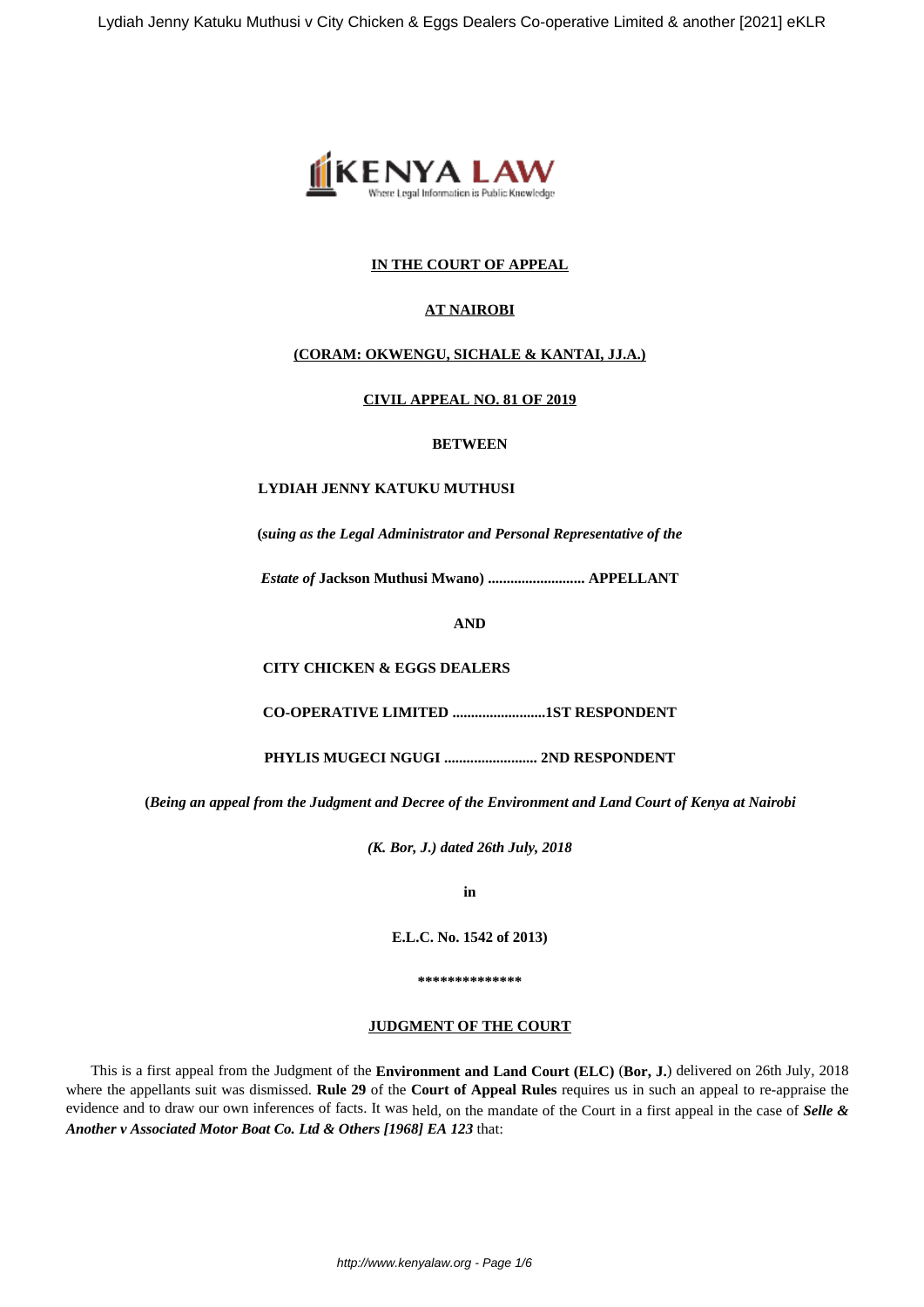## *"...this court is not bound necessarily to accept the findings of fact by the court below. An appeal to this court ... is by way of retrial and the principles upon which this court acts in such an appeal are well settled. Briefly put they are that this court must reconsider the evidence, evaluate it itself and draw its own conclusions though it should always bear in mind that it has neither seen nor heard the witnesses and should make due allowance in this respect..."*

We shall go through the record to satisfy ourselves whether the trial court properly reached the correct findings on the evidence produced by the parties in the case and draw our own inferences of facts.

The appellant, **Lydiah Jenny Katuku Muthusi** (suing as the legal and personal representative of the estate of **Jackson Muthusi Mwano**) in the plaint presented before the trial court alleged that her late husband (**Jackson Muthusi Mwano "the deceased")** had on or about 3rd February, 1981 bought a plot of land known as **Plot No. 118 (L.R. No. 1012/63) ("the suit property")** measuring 0.5 of an acre situate at Kasarani from a member of the 1st respondent (**City Chicken & Eggs Dealers Cooperative Limited** – the member was named as **Henry Mungai Kiningo**). Further, that the transaction was effected at the 1st respondent's offices where the deceased paid the whole consideration of **Ksh.28,000** and transfer fee **Ksh.2000** but that transfer was not effected; that there was amalgamation of plots in lands owned by the 1st respondent and certain changes resulted in plot No. 118 being renumbered Plot No. 20 as per a map made in 1978.

On an unstated date after the death of the deceased the appellant visited the land and found the 2nd respondent (**Phylis Mugeci Ngugi**) on the land where she (the 2nd respondent) had erected a structure. Attempts to acquire the land or have it transferred to her (the appellant) failed and she enumerated various particulars of fraud, negligence and misrepresentation on the part of the 1st respondent. These ranged from failure to keep proper records of its members; failure to transfer the plot of land to the deceased; misrepresentation of records; failing to secure the rights of the deceased; failure to give information on how the 2nd respondent obtained the plot of land, amongst other particulars. The appellant further alleged in the plaint that Plot No. 118 and Plot No. 20 were the same on the ground; that the 2nd respondent had encroached on the same and should be evicted immediately; that the estate of the deceased had suffered colossal damage and for all that it was prayed that a declaration be made that the appellant was the *bona fide* purchaser for value of **"Plot No. 118 cum – Plot No. 20"**; that an order be made directing the lands office to restore and transfer the plot to the estate of the deceased in default the Deputy Registrar of the Court execute the relevant transfer; damages be paid to the appellant; vacant possession and eviction of the 2nd respondent; mesne profits from the date the 2nd respondent "encroached on the plot"; costs of suit and interest or the court give any other relief that it deemed fit to grant.

The claim was denied.

The 1st respondent denied that Plot No. 118 or 20 had been sold stating that it had not sanctioned any sale of the said plots of land. it was also stated that the appellant had not exercised due diligence from records it held of its members. It was alleged in the statement of defence that the appellant was a victim of swindlers; that no plots had been amalgamated; that Plots No. 118 and 20 were different originally owned respectively by one **Ngui Kimonyi and Dr. Njuguna** and **Mrs. Mary Wambui Njuguna**.

The 2nd respondent in her defence denied that the appellant had capacity to bring the claim. She denied that the deceased had purchased the alleged plot of land stating that Plot No. 20 had been allocated to her late husband Ngugi Mbiru who had purchased it; that upon his death the 1st respondent had transferred the land to her as widow of the said member and she took immediate possession and developed the same and it was subsequently registered as Block 122/85. In taking a defence of limitation the 2nd respondent alleged at paragraph 11 of the defence:

*" 11. Even if the suit premises belonged to the plaintiff, which the 2nd defendant vehemently denies, the plaintiff's claim against the 2nd defendant would be statute-barred, and the 2nd defendant would have acquired title to the same by adverse possession, having been in open and uninterrupted possession of the same for a period of more than twelve years."*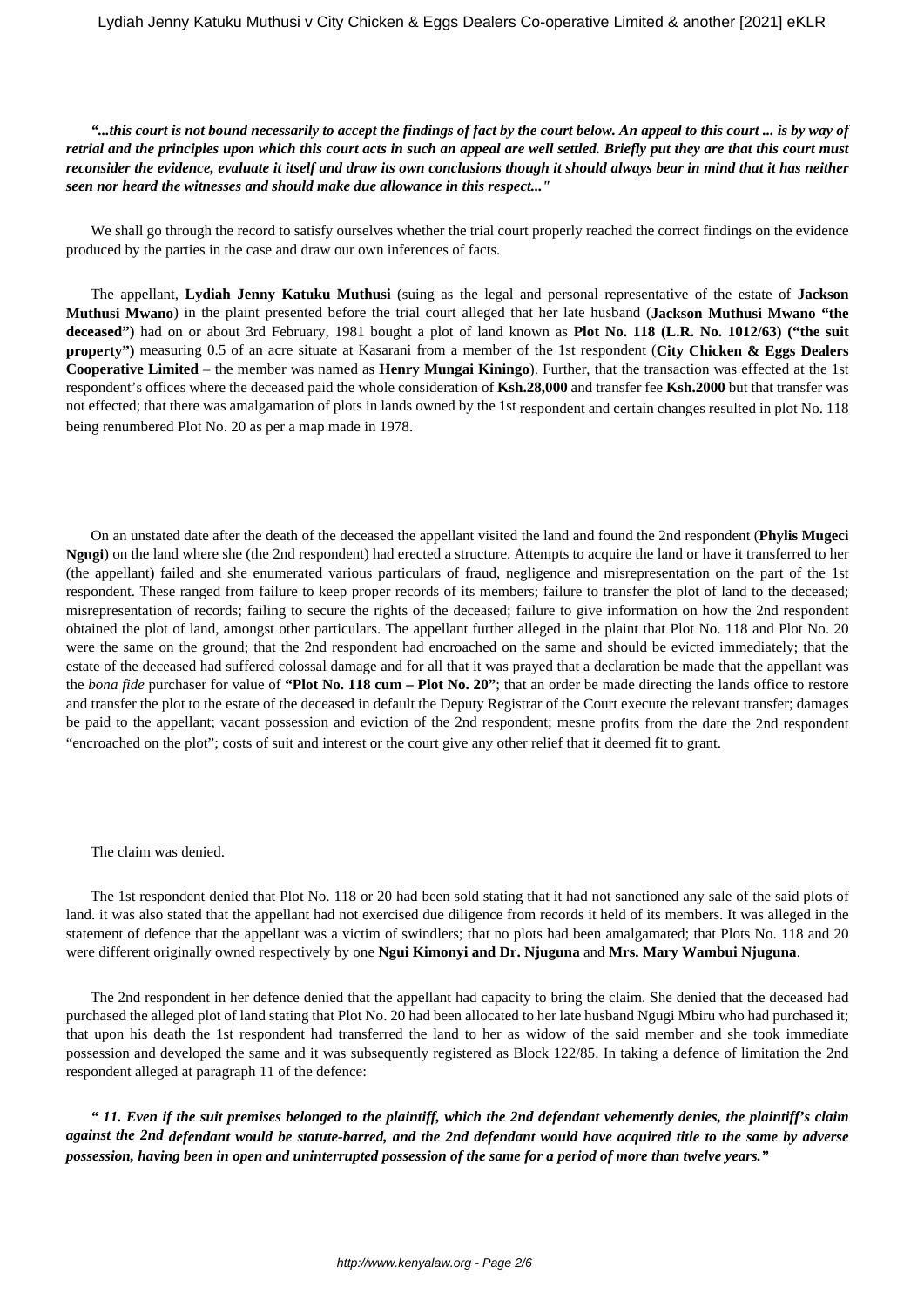She prayed that the suit be dismissed with costs.

In testimony before the trial Judge the appellant stated that her husband (the deceased) died in the year 1995; he had purchased the suit property but had then left the country (presumably with his family) as he worked out of the country; that the suit property was L.R. No. 118 purchased from the 1st respondent and that she had erected a fence around the suit property which (suit property) had been re-numbered to No. 20 after plots were amalgamated. Further, that she visited the suit land and found it encroached by the 2nd respondent; a report to police did not resolve the issue thus the suit before the trial court. In cross-examination, the appellant, on being shown a map of the area confirmed that Plots No. 118 and No. 20 were different but insisted that Plot No. 118 had been renumbered Plot No. 20.

**John Dominic Obel**, a licensed surveyor, was called as a witness by the appellant. He testified that the 1st respondent owned 3 parcels of land in Kasarani, one of which was L.R. No. 1012/63 on which Plot No. 118 was situate. According to him there was amalgamation of plots and:

*"Plot 118 became Plot 20 and finally Parcel No. 85".*

**Richard Mutisya Muiva** was also called as a witness by the appellant. He was present when an agreement for sale between the appellant and her husband on the one hand and **Henry Mungai** on the other was signed at the 1st respondent's offices. He was a witness to the agreement (this agreement was expunged from the record during the proceedings at ELC).

**Hannah Peter Kioi**, a member of the 1st respondent testified on behalf of the appellant that the 1st respondent would issue metal plates to members which would indicate the plot owned by a member. For a member to sell a plot he should surrender the metal plate to the purchaser, sign an agreement and obtain consent of the 1st respondent for transaction.

**Zachariah Maina Wamaita** was Chairman of 1st respondent. He knew Ngugi Mburu who owned Plot No. 20 which, upon his death was transferred to his widow, the 2nd respondent. In cross-examination he testified that Plot Nos. 20 and 118 were different. According to him Henry Mungai Kiningo (this is the man who entered into agreement with the deceased) had three plots – Nos. 21, 178 and 278. According to his records Plot No. 118 belonged to one Dr. Njuguna while Plot No. 20 belonged to Ngugi Mburu.

The 2nd respondent testified that she was the widow of the deceased and was allocated Plot No. 20 by the 1st respondent after the death of her husband. She fenced the suit property and settled on the same after developing it.

That was the case made by all sides and after evaluation the Judge dismissed the appellant's case and it is those findings that precipitated this appeal through Memorandum of Appeal where 18 grounds of appeal are taken, some of which are repetitive, argumentative and not drawn in the concise way grounds of appeal should be drawn. The Judge's findings are attacked on the basis that the evidence presented had proved the appellant's case; that the Judge did not consider all issues put before her in determining the case; that the Judge should have found that the 2nd respondent had encroached on the land by trespassing on the same; that the Judge should have found that the deceased was not a member of the 1st respondent; that the Judge should have found that amalgamation of 3 lands owned by the 1st respondent had led to re-numbering of plots; that the finding that the suit was time barred was wrong. It is proposed that we set aside the Judgment of the trial Judge; and prayers (b) and (c) appear curious. It is prayed:

*"(b) The prayers sought in the suit by the Appellant be granted and the Defendants ordered to vacate the suit property.*

*(c) The 1st Defendant be ordered to surrender the documents for Plot No. 20 (now Block 122/85) to allow the Appellant easy*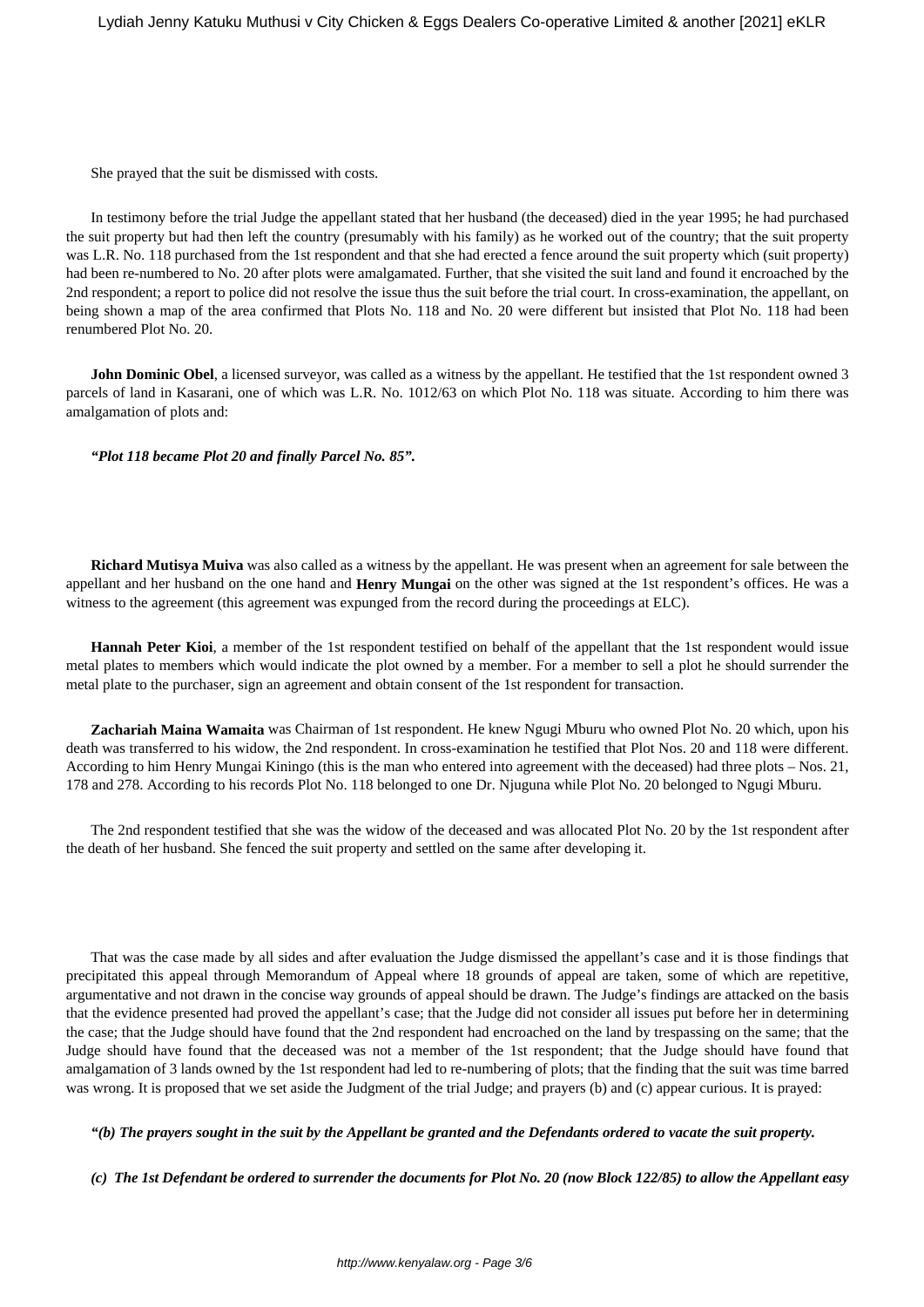#### *processing of documentation of title with the Ministry of Lands, Housing and*

#### *Urban Planning."*

When the appeal came up for hearing on 23rd February, 2021 virtually in accordance with COVID-19 rules the appellant was represented by learned counsel **Mr. Allan Muga** who was assisted by learned counsel **Mr. Omamo**. The 1st respondent was represented by learned counsel **Mr. Kassim** while learned counsel **Mrs. Kuria** appeared for the 2nd respondent. All parties had filed written submissions and what remained was a highlight of the same.

Mr. Muga referred to a letter dated 3rd February, 1981 (he called it "Deed of Sale") appearing at page 34 of the record (this document was expunged at the trial) and submitted that Plot No. 118 had been sold by its owner to the deceased. Further, that the said Plot No. 118 was renumbered and became Plot No. 20. On the issue of time limitation counsel for the appellant submitted that the Judge was wrong to hold that the suit was time barred.

In supporting the Judgment of the ELC counsel for the 1st respondent submitted that the suit was time barred by virtue of **Section 7** of the **Limitations of Actions Act (Cap 22 Laws of Kenya).** According to counsel the deceased had returned back home in 1986 but did not take any action against the appellant.

Mrs. Kuria for the 2nd respondent submitted that right to recover the land belonged to the deceased who did not take any action when the 2nd respondent entered and occupied the land in 1991. According to counsel the 2nd respondent was protected by **Section 26 of Cap 22** as a purchaser for valuable consideration.

In a brief rejoinder Mr. Muga submitted that the trespass by the 2nd respondent did not happen during the lifetime of the deceased.

We have considered the whole record, submissions made and the law.

The issues that we find relevant for our consideration are whether the deceased acquired Plot No. 118 from the parcel of land owned by the 1st respondent; whether Plot No. 118 was renumbered and became Plot No. 20. The other issue is whether the suit was time barred.

It was the appellant's case supported by her witness that her late husband had purchased a 0.5 acre piece of land (Plot No. 118) on 3rd February, 1981 from a larger parcel owned by the 1st respondent and that her family had then left the country and, during their absence, there was amalgamation of land and Plot No. 118 became Plot No. 20. When she visited the land after the death of the deceased she found a trespasser, the 2nd respondent, who had erected a structure on the land. There was the testimony of the surveyor (Mr. Obel) that there was amalgamation of lands leading to renumbering of plots.

That version was disputed by the Chairman of the 1st respondent who produced before the trial Judge records showing that there was no amalgamation of lands at all. The witness testified that Plots No. 20 and 118 were different and he gave names of registered owners, Plot 20 having been registered in the name of the 2nd respondent's husband, and upon his demise, transferred to the 2nd respondent.

The trial Judge on evaluating the evidence found that the appellant had failed to prove that Plot No. 118 which her late husband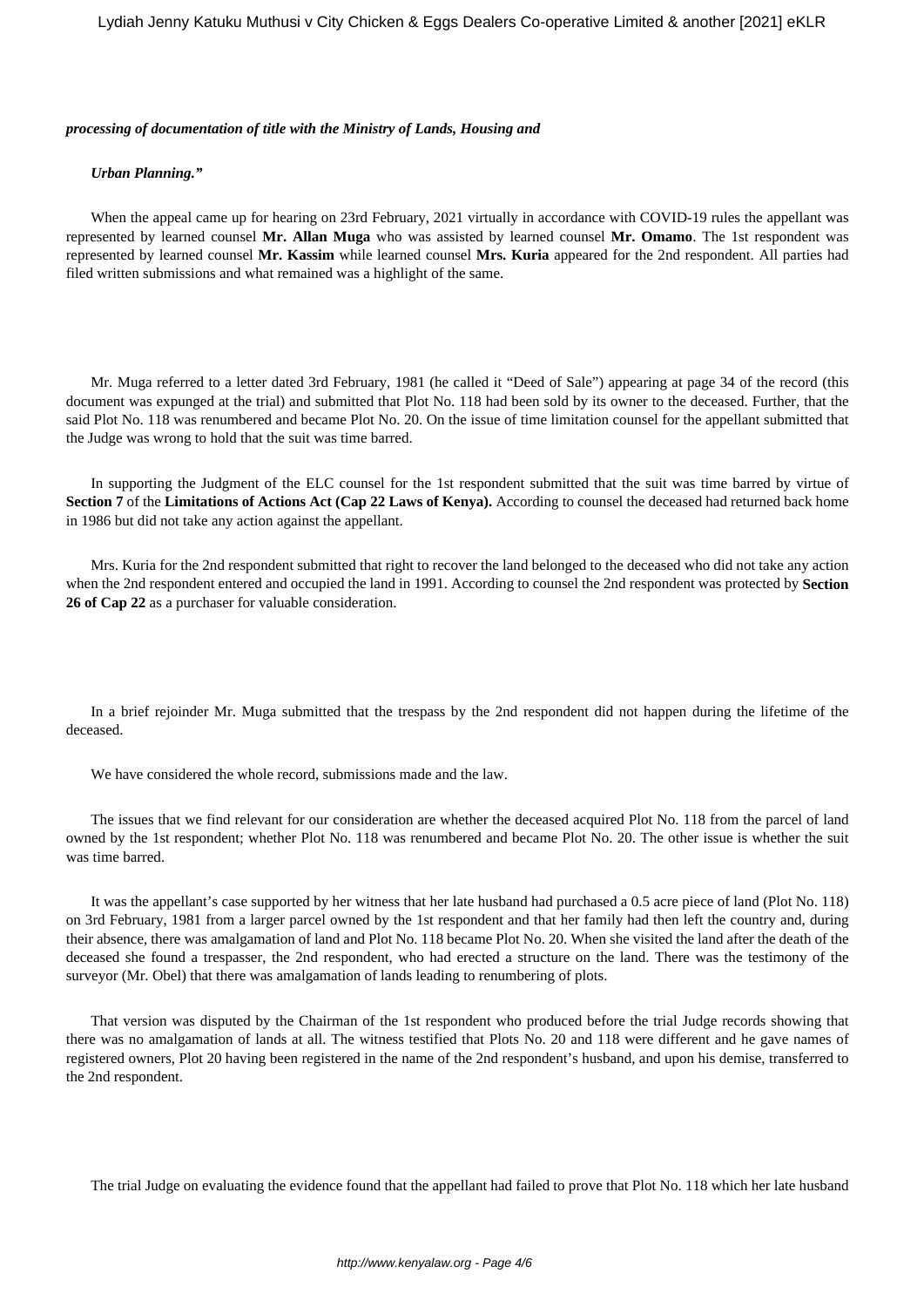# Lydiah Jenny Katuku Muthusi v City Chicken & Eggs Dealers Co-operative Limited & another [2021] eKLR

had purchased was renumbered Plot No. 20. The Judge also found that the deceased, after returning from abroad, had failed to establish which plot belonged to him after re-balloting of plots as had been ordered by the Ministry of Cooperative Development. Reballoting had been done in 1991.

Upon evaluating and considering the evidence on record we are of the same view as that of the trial Judge. The appellant's case that her late husband bought Plot No. 118 in 1981 and that the same was renumbered to Plot No. 20 was not established to the required standard or at all. Records kept by the 1st respondent were produced into evidence and ownership of Plot No. 20 was shown to have belonged to the 2nd respondent's husband. The piece of land was transferred to the 2nd respondent upon the death of her husband. On the two issues, therefore – whether the deceased purchased Plot No. 118 and whether Plot No. 118 was renumbered to Plot No. 20 we return a negative answer. The appellant had a duty to prove those issues by adduction of evidence which we find she did not do so.

On the issue of whether the suit was time barred the Judge found that the same was time barred having been filed more than 12 years from the date the cause of action arose. (Determination of this issue is academic in view of our findings above).

The facts were that the appellant alleged that they purchased the piece of land in 1981, they relocated to another country and returned home in 1986. The deceased (husband of the 2nd respondent) died in 1989 and the plot which was in his name was transferred to her that year and she moved into the land and developed it.

The plaint filed at the High Court of Kenya at Nairobi (Milimani Law Courts) is dated 19th December, 2013.

By **Section 7** of **Cap 22** an action to recover land may not be brought by any person after the end of twelve years from the date on which the right of action accrued to him, or if it first accrued to another person through whom he claims, to that person.

The period between 1989 (when the 2nd respondent entered and developed Plot No. 2) and the year 2013 (when suit was filed) is about 24 years and the action was statute barred, filed out of the twelve years required by **Section 7** of **Cap 22**.

The appeal fails and is dismissed with cost to the respondents.

# **DATED AND DELIVERED AT NAIROBI THIS 23RD DAY OF JULY, 2021.**

**HANNAH OKWENGU**

**…………………..………**

## **JUDGE OF APPEAL**

## **F. SICHALE**

**………………….……….**

**JUDGE OF APPEAL**

**S. ole KANTAI**